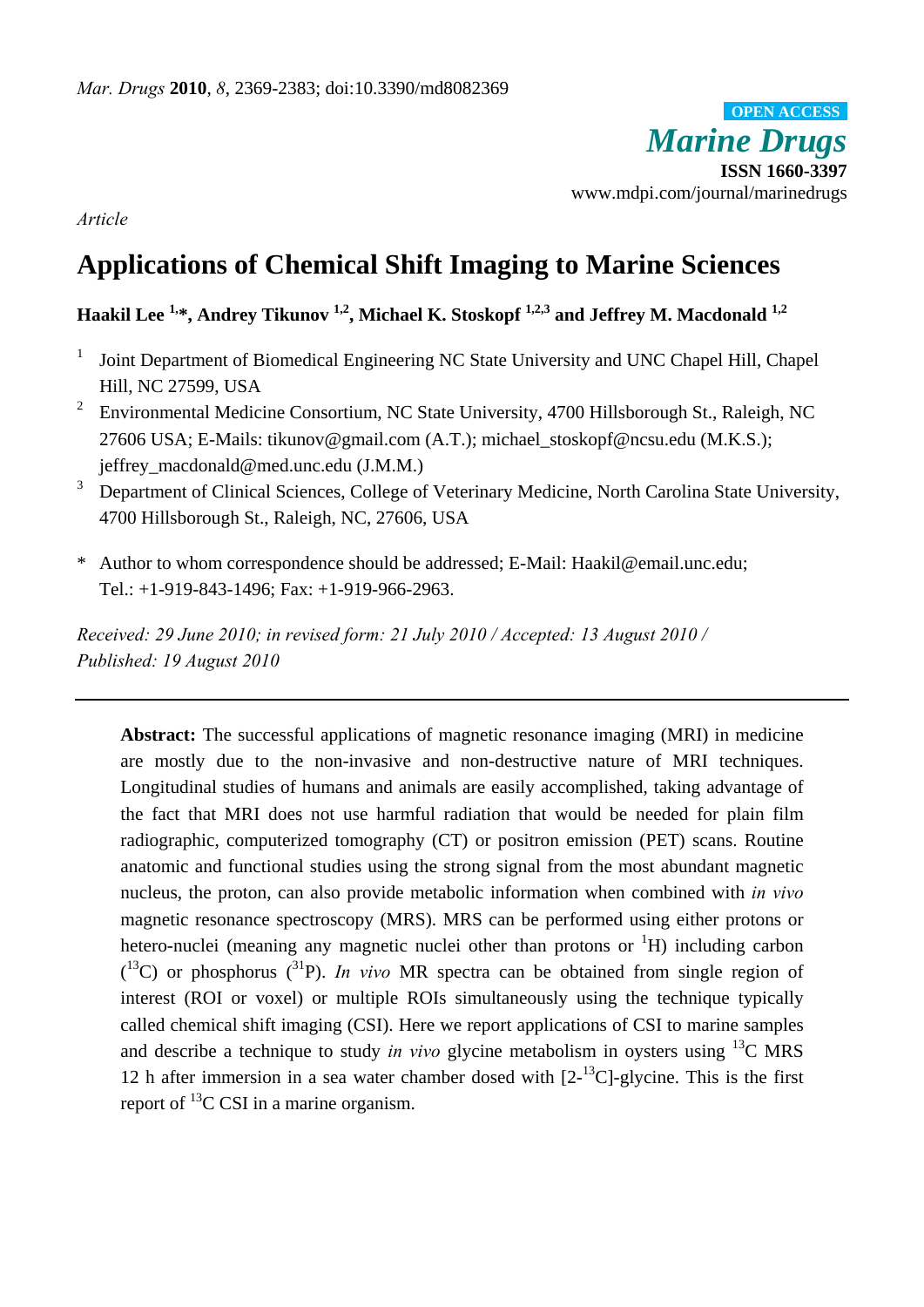**Keywords:** oyster; *Crassostrea virginica*; magnetic resonance imaging; chemical shift imaging; carbon; glycine; betaine

#### **1. Introduction**

Marine and estuarine ecosystems are valuable, biodiverse resources threatened by climate change and other environmental insults [1,2]. In some instances, marine life has shown the ability to adapt to extreme environmental conditions and in others there are failures to adapt to changing conditions and anthropogenic insults [3]. It is imperative that we understand how marine life responds to its environment and to environmental stressors, both genetically [4] and metabolically. To date, much of the anatomic, physiologic and biochemical data on marine organisms has been gleaned from studies of *ex vivo* tissue samples [5]. This limits the ability to do longitudinal studies, impedes the study of rare protected species, and most importantly, precludes dynamic stress-response studies in the intact, living organism. Magnetic resonance imaging (MRI) and spectroscopy (MRS) are proven tools that overcome these limitations. *In vivo* applications of MRI and MRS have evolved and matured into numerous diversely-defined fields and excellent reviews are available [6–9]. Along with the development of numerous imaging applications, steady improvement of magnet hardware has provided instruments with higher magnetic field strengths than the typical 1.5 Tesla (T) or 3 T magnets found in routine clinical settings, enabling improved fundamental research on physiological phenomena [10]. Application of these magnets and advanced MR methods to marine systems, however, must address unique challenges due to the physical characteristics of seawater and the complex life support needs of marine animals, as detailed in a seminal paper addressing these problems [11]. Overcoming these technical challenges has resulted in numerous reports of the use of MRI and MRS in marine science, including both anatomic and functional studies such as the examination of flow and oxygen concentrations in specimens subjected to various stressors [12–14]. More recent studies include the examination of a variety of marine animals including scallop, oyster, mussel, cod, crab and sea urchins [5,15–17]. The need for further work using invasive techniques to establish the foundation for interpretation of non-invasive studies remains, but the application of advanced imaging techniques is now a real possibility in marine science investigations.

MRI is based on the nuclear magnetic resonance (NMR), a well known analytical method of chemistry and molecular structural biology. MRI is accomplished by supplementing basic NMR analytical equipment with gradient coils, a hardware component that shifts the frequencies emitted by relaxing nuclei in the tissues of a subject in a manner consistent with their spatial coordinates along different axes. This makes it possible to generate images by deciphering the emitted frequencies according to the spatial locations of nuclei and translating the concentration of nuclei contributing to each frequency to proportional image intensities for each unit of the image [7,8]. One particularly attractive feature of MRI techniques is that they do not use any ionizing radiation, but do permit visualization of the interior of subjects. This lack of ionizing radiation makes it possible for an object to be scanned repeatedly without known side effects. The closely related techniques of *in vivo* MRS provide spectral information on the small mobile metabolites participating in various metabolic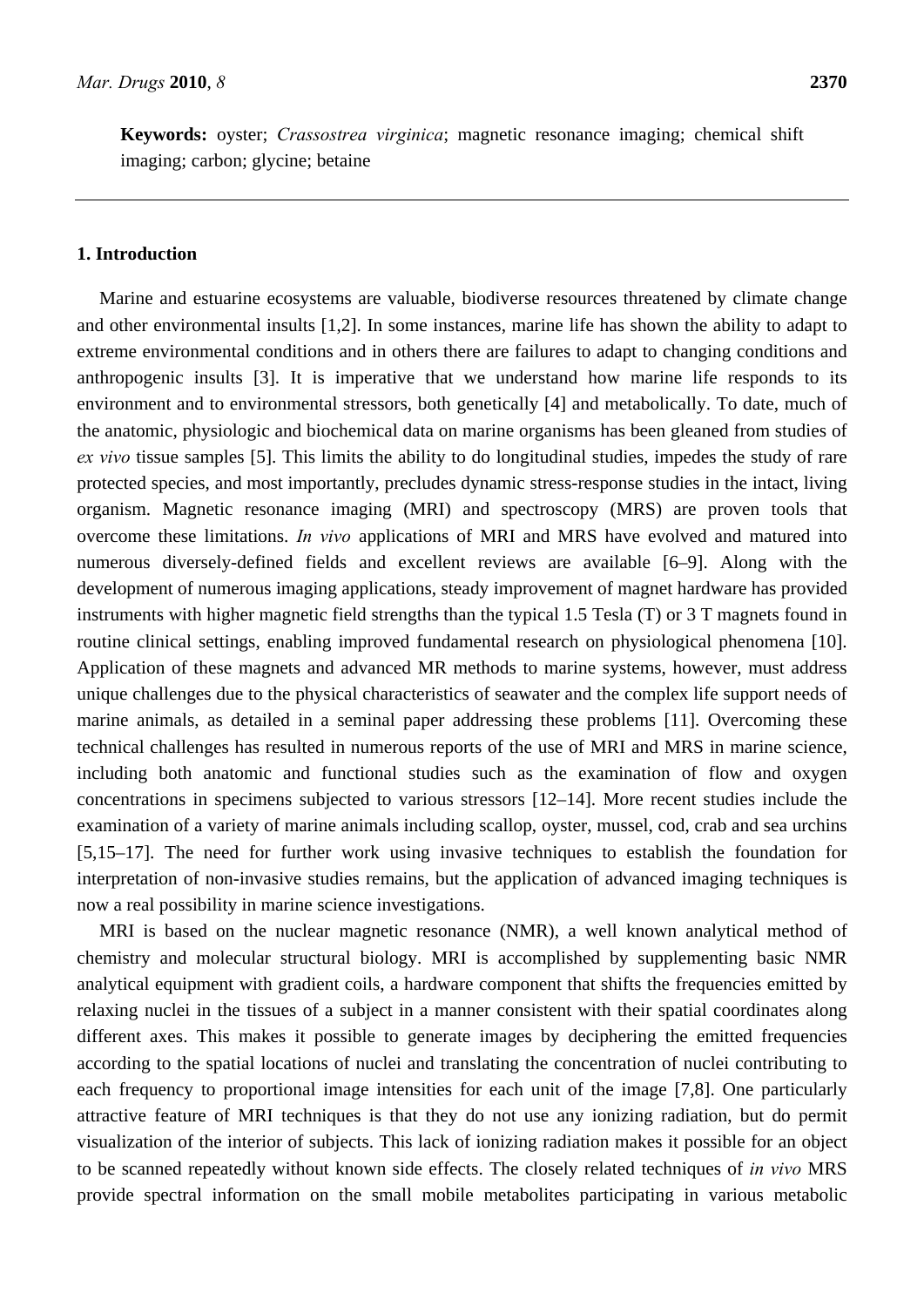pathways from user defined regions inside an organ, tissue or material. MRS spectroscopy examines the modulation of radio frequency emissions of relaxing magnetic nuclei in those molecules and is capable of identifying the presence of a range of pathological conditions in a sample or specimen [18,19]. MRS is based on the chemical shifts that occur when the resonance frequency of a nucleus is modified by its surrounding chemical environment. By measuring the distribution of chemical shifts from a sample it is possible to identify a particular molecule. Most commonly, *in vivo* MRS is performed on the most abundant magnetic nucleus, the proton  $({}^{1}H)$ . The abundance of the proton allows scanning to overcome the issue of signal to noise constraints relatively rapidly and permits data acquisition in a relatively short time. Many important metabolites can be easily measured by examining proton spectra. These include *N*-acetyl aspartate, choline and creatine. MRS data can be acquired either from a single volume of interest (VOI) or region of interest (ROI), which is also often referred to as a voxel. It can also be acquired from multiple voxels by the techniques commonly referred to as either chemical shift imaging (CSI) or synonymously MR spectroscopic imaging (MRSI) [20]. Single voxel MRS provides the spectrum from a selected cube-shaped ROI, whose dimension and location can be controlled precisely by the user [21,22]. CSI is a technique based on imaging sequences, but with the modification that during data acquisition the read out gradient is omitted to conserve chemical shift information. From this multi-dimensional spectral data array, the chemical shift can be visualized from multiple small voxels located within a large examined area, and the registered signal forms a map of spatial distribution of the metabolites being studied [23,24].

In this paper we report the application of CSI to marine samples along with a brief description of the technique. We also provide evidence of *in vivo* glycine metabolism in the Eastern oyster (*Crassostrea virginica*) using 13C MRS and CSI acquired 12 hrs after exposure to sea water dosed with  $[2<sup>13</sup>C]$ -glycine. This is the first report of <sup>13</sup>C CSI of a marine organism.

#### **2. Results and Discussion**

Image contrast in MRI depends on many different properties of tissue. T1 and T2 are tissue state specific time constants that are related to how quickly the nuclei will emit their absorbed radio frequency energy (RF, 200 MHz for our case when using a 4.7 Tesla magnetic field strength) and lose coherence through molecular interactions, respectively. The image contrast is also dependent on the concentration of protons in the sample tissue. Controlling the scan parameters or timings can maximize the effects of T1, T2 or proton density and the resultant images are typically called T1-, T2- or proton density weighted images to denote the main parameter determining image contrast. Many other parameters including macroscopic and microscopic motions of proton nuclei can also be utilized as parameters to determine image contrast. For example, macroscopic motions can be used in MR angiography and microscopic motions can be used to obtain diffusion weighted images. These different scan parameters are called MR pulse sequences, and acronyms are commonly used to identify specific applications of these MR pulse sequences [7,8]. Here we present examples of both MRI (Figures 1 and 2) and MRS (Figures 3 and 4) with potential applications in the marine sciences.

Proton-density, T1- and T2- weighted images of the Eastern oyster (*Crassostrea virginica)* are shown in Figure 1. The long axis of the oyster was aligned along the main axis of the magnet and the short axis of the oyster was aligned along the horizontal diameter of the magnet bore. The slice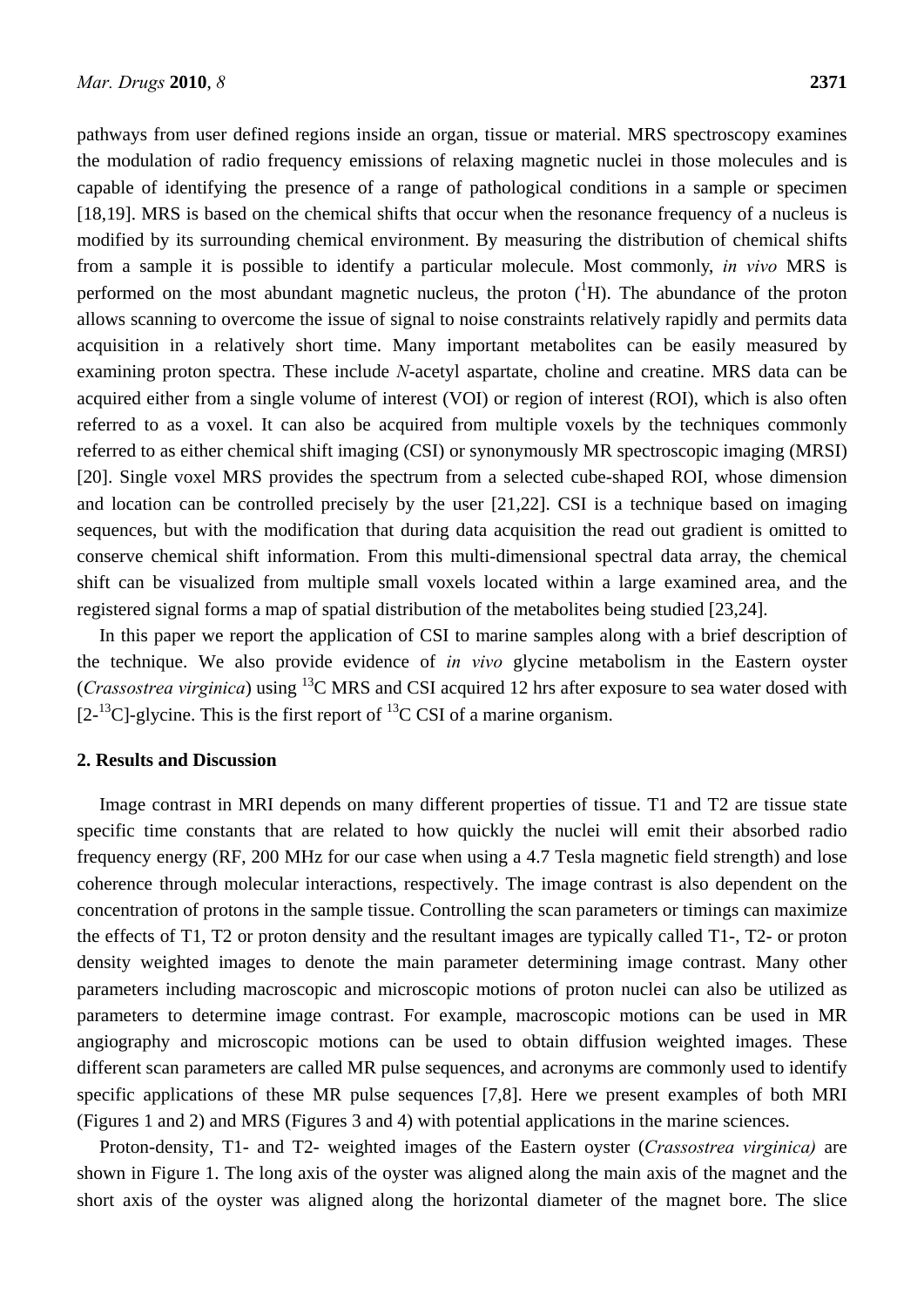orientation was parallel to the horizontal diameter of the magnet bore, an orientation that is commonly called a coronal section in clinical radiological terminology.

**Figure 1.** (**a**) Proton density (**b**) T1- and (**c**) T2-weighted images of an Eastern oyster (*Crassostrea virginica*). (**d**) T2-weighted image of another oyster in a life support system. 1: gills, 2: adductor muscle and hemolymph sinuses, 3: heart, 4: stomach. Note the fine anatomical structure displayed in the image with the gills fully extended.



The images in Figure 1 of the oyster outside of a life support system and directly inside an 8 cm volume coil without a sea water jacket (Figures 1a–1c) were collected using a multi-slice spin echo sequence with TR/TE (time of repetition/time of echo) settings of 2,000 ms/8 ms (proton-density), 300 ms/8 ms (T1-weighted), and 2,000 ms/30 ms (T2-weighted), respectively. The number of averages in each case was two. Therefore the image acquisition times were 512 (proton-density), 77 (T1) and 512 (T2) seconds. The field of view was 8 cm  $\times$  4 cm with 256 and 128 pixels acquired, producing  $0.31 \times 0.31$  mm pixel resolution for each image. The slice thickness was 1 mm. Typically 13 to 15 slices were acquired using each technique and Figure 1 shows only one of those slices. For Figure 1d, the oyster was in a constantly flowing sea water life support system. Note the gills are fully extended with seawater flowing across them when submerged in flowing water, unlike the images in Figures 1a–c.

Other MRI experiments were performed examining marine sponges inside a polypropylene tube chamber fitted with tubes to permit sea water circulation using a peristaltic pump and these images are displayed in Figure 2. The field of view for the images shown in Figure 2 was 3 cm  $\times$  3 cm and the TR/TE was 2,000 ms/30 ms for both acquisitions, but the experimental time for the higher resolution image was twice that of the lower resolution image because of twice the number of phase encoding steps being required (128 *vs.* 256). We attribute the failure of the higher pixel resolution image to be sharper than the lower resolution images to motion of the specimen caused by the pulsatile motion of the circulating sea water. This occurred even though the timing of the start of the MRI sequence was synchronized to the pump movement. This demonstrates that the challenges of improving resolution in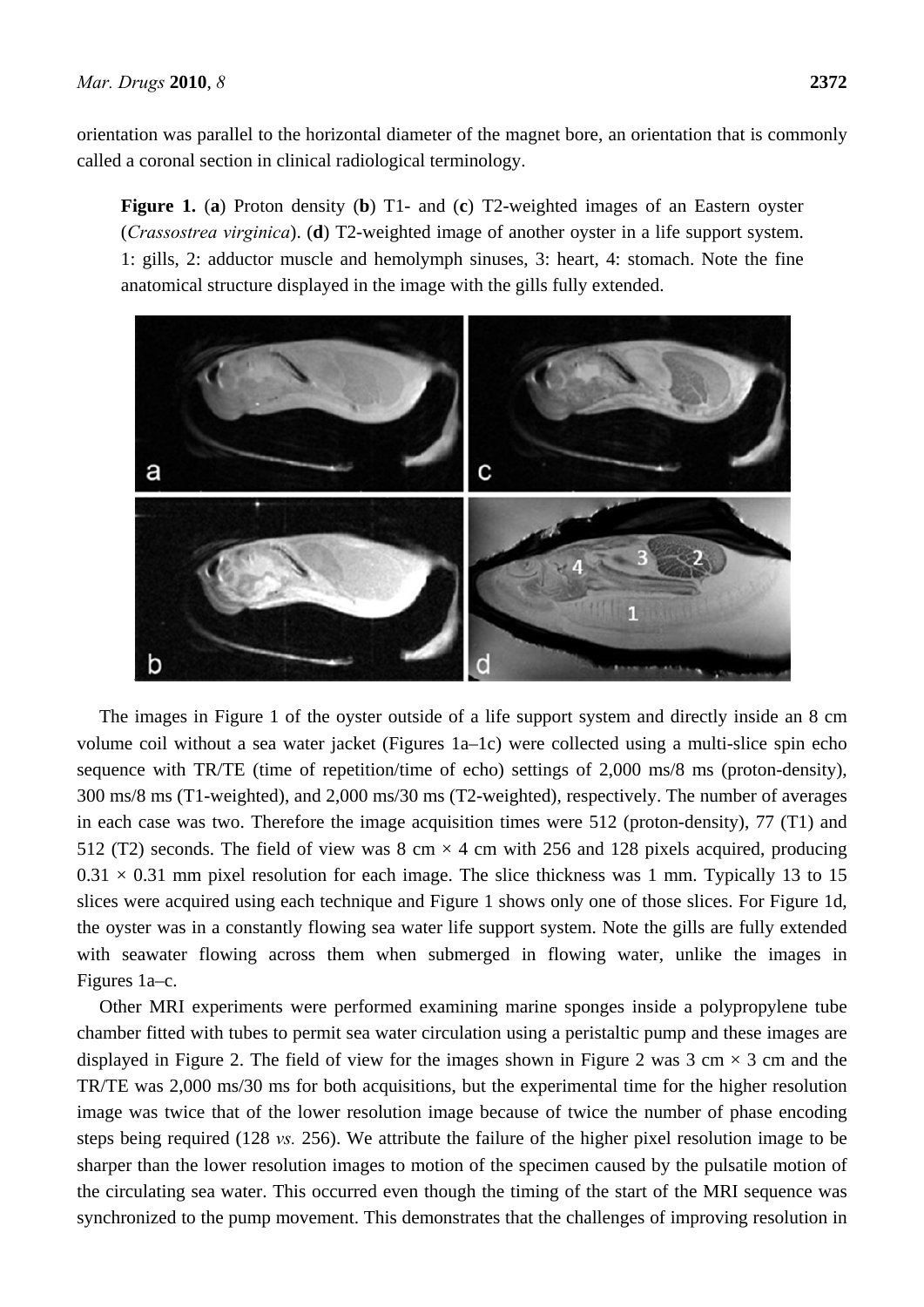flowing sea water systems. Even though it is possible to improve the nominal pixel resolution with longer acquisition times, the actual resolution gain is not necessarily what one expects when considering the potential motion of the specimen during data acquisition.

**Figure 2.** Three consecutive images chosen from a set of  $T_2$ -weighted multi slice images of a marine sponge with a 0.8 mm slice thickness are displayed. The dark circle in the upper left corner of the image is the influent tube for sea water circulation by the peristaltic pump. Two different in-planar pixel resolutions were acquired  $[0.234 \times 0.234$  mm (images a, b and c) and  $0.117 \times 0.117$  mm (images d, e and f)], showing that the higher pixel resolution image is not as sharp (for example, the area indicated within the yellow circles). This was expected and is due to the motion of the sample created by the pulsatile movement of the circulating sea water. The number of averages was two and the experimental times for upper and lower row images were 512 and 1,024 seconds, respectively.



0.234 mm X 0.234 mm X 0.8 mm pixel resolution



0.117 mm X 0.117 mm X 0.8 mm pixel resolution High resolution data is blurred due to the motion during scan

The results of the phantom  ${}^{1}H$  CSI experiment are shown in Figure 3. In that figure spectra are shown for the central 22 by 19 voxels of the total of  $32 \times 32$  voxel images. The volume of interest, selected by using a combination of point resolved spectroscopy and an outer volume suppression method, is centered inside the conical 26 mm diameter tube filled with isopropyl alcohol and is marked by a yellow rectangle in the figure. As explained earlier <sup>1</sup>H CSI data can be displayed as either a small array of spectra aligned according to their spatial origins (Figure 3a) or as a metabolic map created after peak integration between predefined spectral ranges of observed metabolites (in this case, the methyl group of isopropyl alcohol) which are overlaid over the reference proton image (Figure 3b).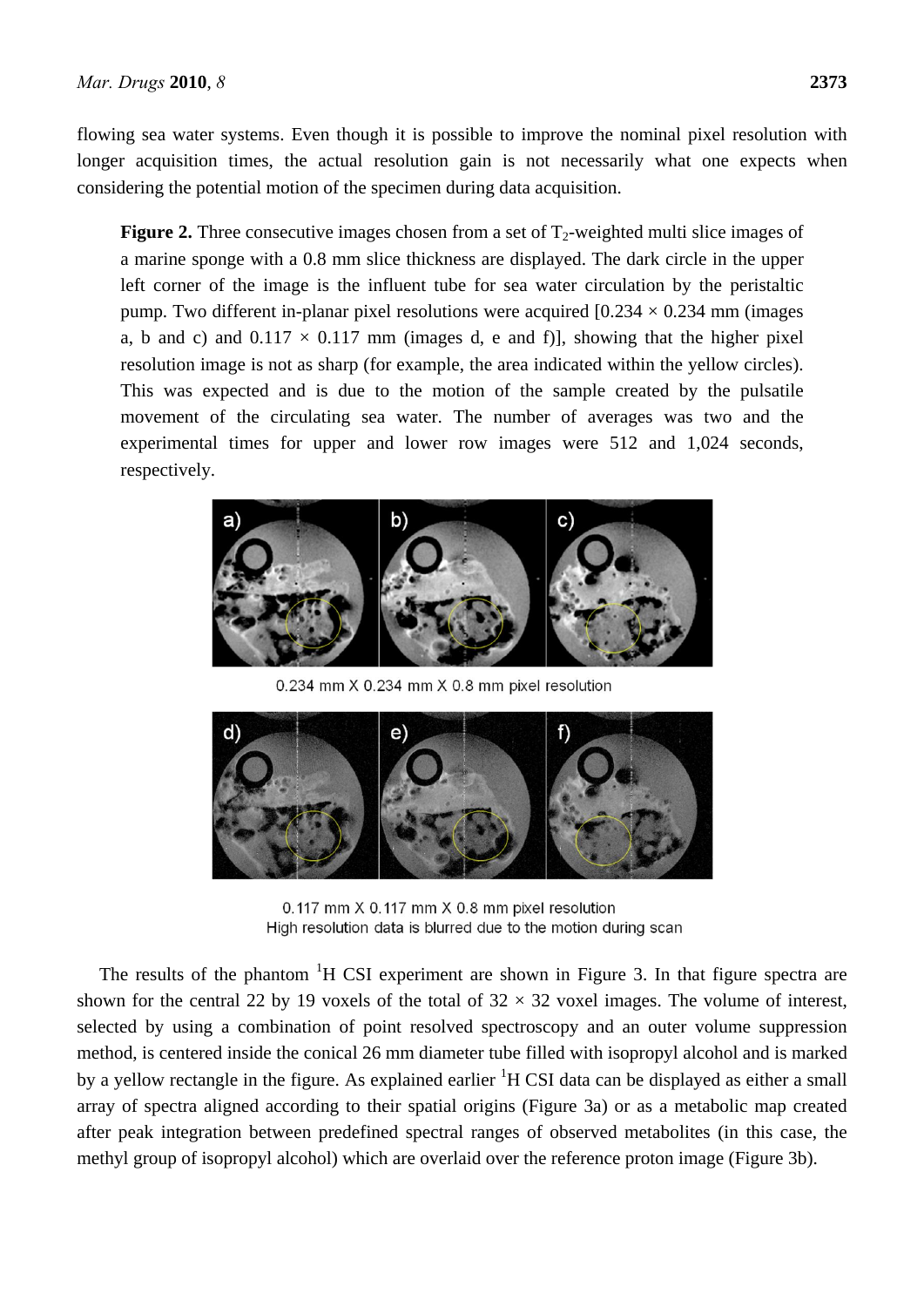Figure 3. CSI was performed after selecting the volume of interest (yellow rectangle) by PRESS sequence. The CSI data were displayed as either a small array of spectra aligned according to their spatial origins after being extrapolated to  $32 \times 32$  from the original 16 × 16 data matrix size (**a**) or as a metabolic map image whose pixel intensity is proportional to the area under the peak after peak integration between predefined spectral ranges. In this case the peak shown in (**b**) has been extrapolated to 128 by 128. The images were enlarged for better viewing.



The uneven intensity variation of the metabolic map is the result of changes in receiver coil sensitivity over the volume of interest, which is characteristic of the loop coil used in this experiment. Combinations of outer volume suppression and PRESS (point resolved spectroscopy)[25] voxel selection provides excellent suppression of signals from the surrounding voxels of isopropyl alcohol solvent and corn oil. Because the <sup>1</sup>H CSI technique can acquire spectra from the several different voxels simultaneously, the  ${}^{1}H$  CSI method is suitable for analyzing the regional anatomic and functional heterogeneity of metabolites [20,24,26].

Tracer methods using NMR observable stable isotopes such as  $^{13}C$  glucose or pyruvate offer excellent possibilities for tracking the conversion kinetics of metabolic precursor compounds and metabolic fluxes *in vivo* [27,28] because these compounds form the carbon backbone of many metabolic precursors. It is therefore possible to label compounds along their metabolic pathways. Measuring metabolic fluxes in this way represents a powerful method to elucidate bioconversion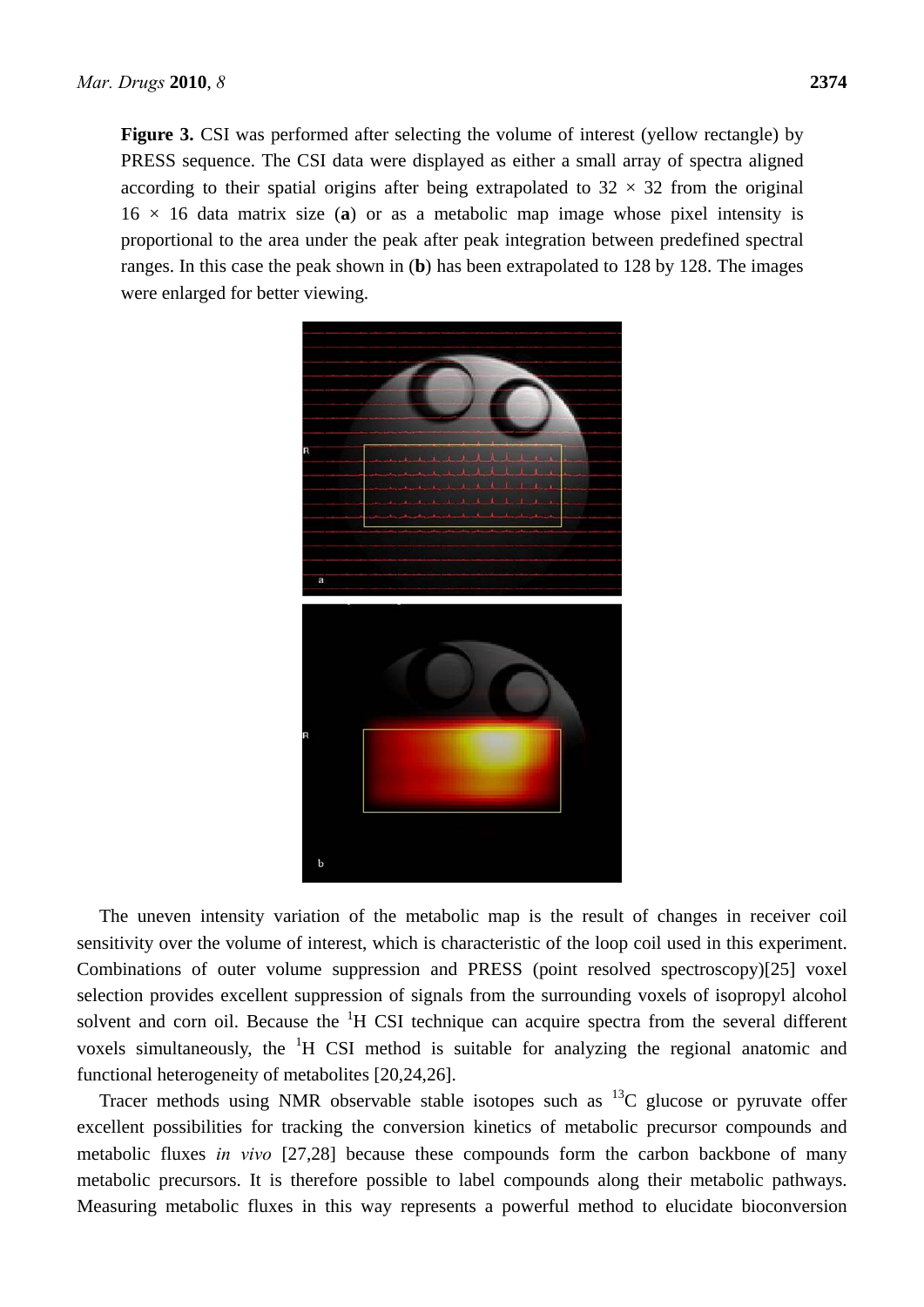pathways both qualitatively and quantitatively to provide insight into specific metabolic pathways involved in the metabolism of compounds of interest. NMR can detect the position of the isotopic labels in a molecule through chemical shift differences without chemical derivatization or destruction of samples.

To detect and determine the spatial distribution of  $^{13}$ C labeled metabolic products of the oyster, we used a <sup>13</sup>C CSI method and the results are displayed in Figure 4. Similar to Figure 3, the <sup>13</sup>C CSI results were overlaid on <sup>1</sup>H reference images. Peaks around betaine and glycine were integrated separately and the integral values determined the pixel intensities shown in Figures 4a and b. This revealed the spatial distribution of <sup>13</sup>C betaine (Figure 4a) and  $[2^{-13}C]$ -glycine (Figure 4b) after the oyster was injected with 0.1 cc of 100 mM  $[2<sup>13</sup>C]$ -glycine (Cambridge Isotope, Andover, MA, USA) into the digestive gland, and maintained overnight  $(ca 12 h)$  out of water. At that time, a 2 h acquisition of a  $^{13}$ C CSI was acquired and MR images of glycine and betaine were generated.

Figure 4b shows that glycine is not distributed evenly throughout the oyster. The signal appears to dissipate away from the point of injection. Perhaps if  $-$ <sup>13</sup>C CSI images were obtained sequentially after injection one could obtain whole distribution kinetics of the injected compound. However, a metabolite of glycine is the osmolyte, betaine. The image in Figure 4a shows that betaine is distributed across oyster's body especially in cellularly dense tissues (muscle, part of mantle and intestine). The oyster heart is filled with hemolymph of very low cellularity and appears in the image as an area of low intensity pixels indicating low levels of betaine (Figure 4a, marked with "\*"). This is primarily because of the low density of cells and likely low betaine levels in the hemolymph, but flow effects of the hemolymph could also dampen the signal. Most important is that the betaine distribution in the oyster (Figure 4a) does not reflect the distribution of glycine (Figure 4b). Seeing this interesting pattern, we performed high resolution NMR spectroscopy of tissue extracts from various organ blocks dissected from oysters to determine the degree of <sup>13</sup>C-labeling of betaine under the conditions used for the imaging studies. Our extraction study showed that 13C-NMR spectra of *Crassostrea virginica* are dominated by natural abundance peaks of the osmolytes betaine (*δ* 56.4 and 69.3 ppm) and taurine (*δ* 38.3 and 50.5)[29]

To determine the metabolic profile around the area of high  $^{13}$ C signal in Figure 4a, we obtained a localized <sup>1</sup>H-NMR spectrum from the oyster muscle. The PRESS sequence was used to obtain a <sup>1</sup>H-NMR spectrum from a 2 mm  $\times$  2 mm  $\times$  2 mm voxel inside the aductor muscle (black square) after chemical shift selective pulses with dephasing gradients were applied to suppress water. The TR/TE was 1500 ms/15 ms and the number of excitations was 32. Figure 4c shows the  ${}^{1}$ H-NMR spectrum from the muscle in the oyster with a prominent betaine peak at  $\delta$  3.25 representing the trimethyl amine moiety. The chemical identity was confirmed by the high resolution NMR experiments after extraction [29]. This preliminary work provides new insights into oyster metabolism, and demonstrates the potential to pursue more complex metabolomic assessments of marine life using CSI techniques.

We have demonstrated that less than 10 minutes of scan time can generate excellent anatomic images of oysters and marine sponges in Figure 1 and 2, respectively. MR images between 0.1 to 0.2 mm pixel resolutions can be easily obtained. Along with the routine anatomic images, the first example of *in vivo* glycine metabolism in an oyster was demonstrated using  $^{13}$ C CSI, emphasizing the functional aspects of the data used to generate images.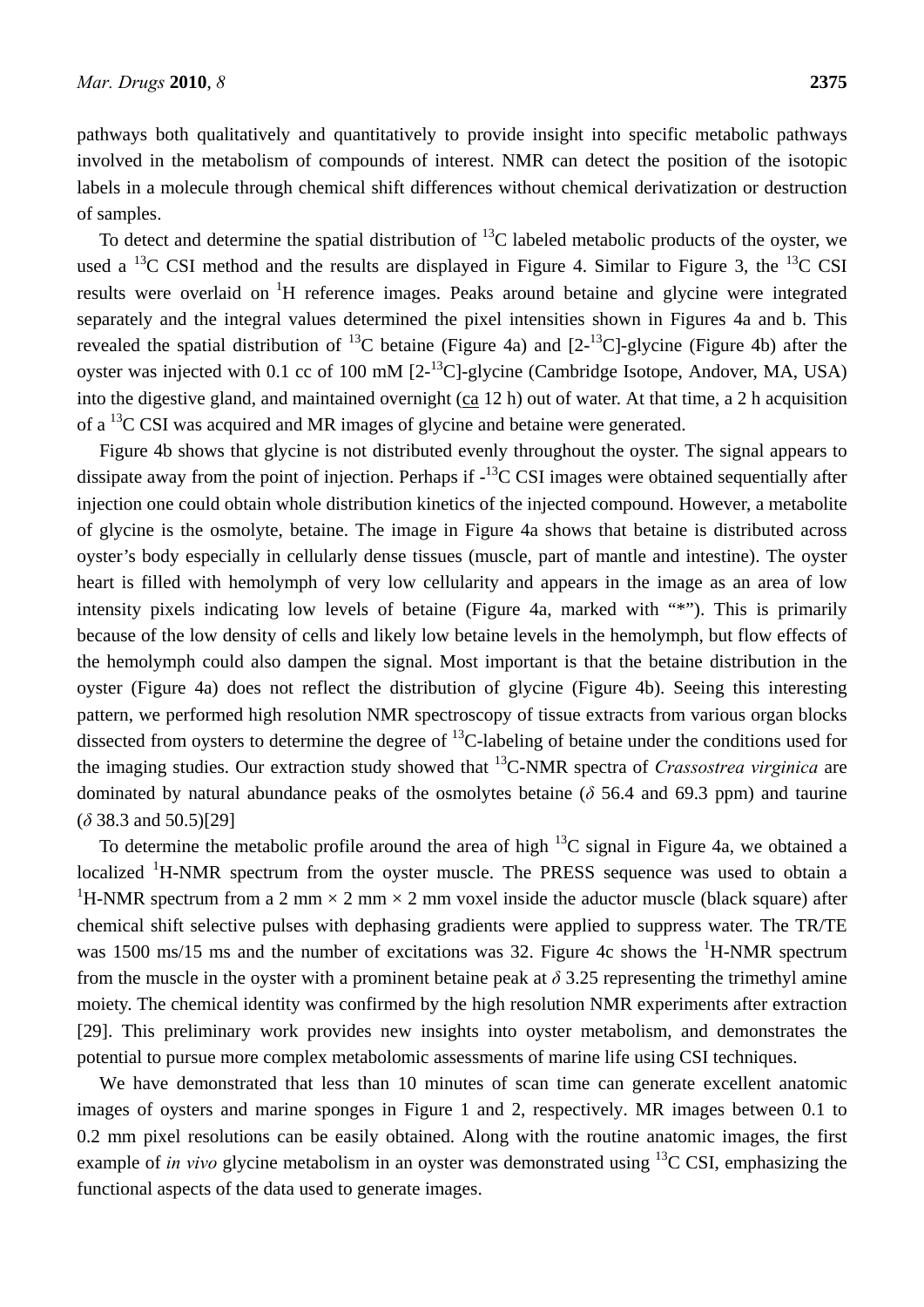**Figure 4.** A metabolic map from an Eastern oyster 12 h after exposure to  $[2^{-13}C]$ -glycine inside a sea water chamber was obtained by using  $^{13}$ C CSI. The  $^{13}$ C metabolic map enables one to detect the spatial distribution of metabolites, revealing the distribution of betaine (**a**) including a low concentration in the heart marked with asterisk, and glycine (**b**). A proton PRESS sequence was used to obtain the localized spectrum within the abductor muscle of the oyster using a voxel size of 2 mm  $\times$  2 mm  $\times$  2 mm (square). The spectrum shows the remaining water peak ( $\delta$  4.7) from incomplete water suppression and betaine ( $\delta$  3.2)(c).



Unlike the application of MRI in human clinical settings, MR research on marine animals requires hardware modification to accommodate different sized samples and unique life support systems. In addition to the range of sample sizes, the ionic components in sea water pose unique challenges for coils used for MR signal detection. The increased effective resistance due to the salinity of sea water and high ion contents of living samples decreases the quality factor (*Q*) of NMR RF coils and causes frequency shifts that must be adjusted by tuning and matching capacitors. The lower Q factor from the increased salinity requires the use of a larger and longer RF-pulse length. As other investigators have shown before [12,30,31], we had to adjust the capacity of the match and tune capacitors in the current NMR coil circuit extensively to minimize the negative effects of highly conductive media. Even with coil modifications, the much lower Q factor with saline loaded samples inside the RF coil will inevitably require much more RF power. Spin echo sequence is an excellent tool providing different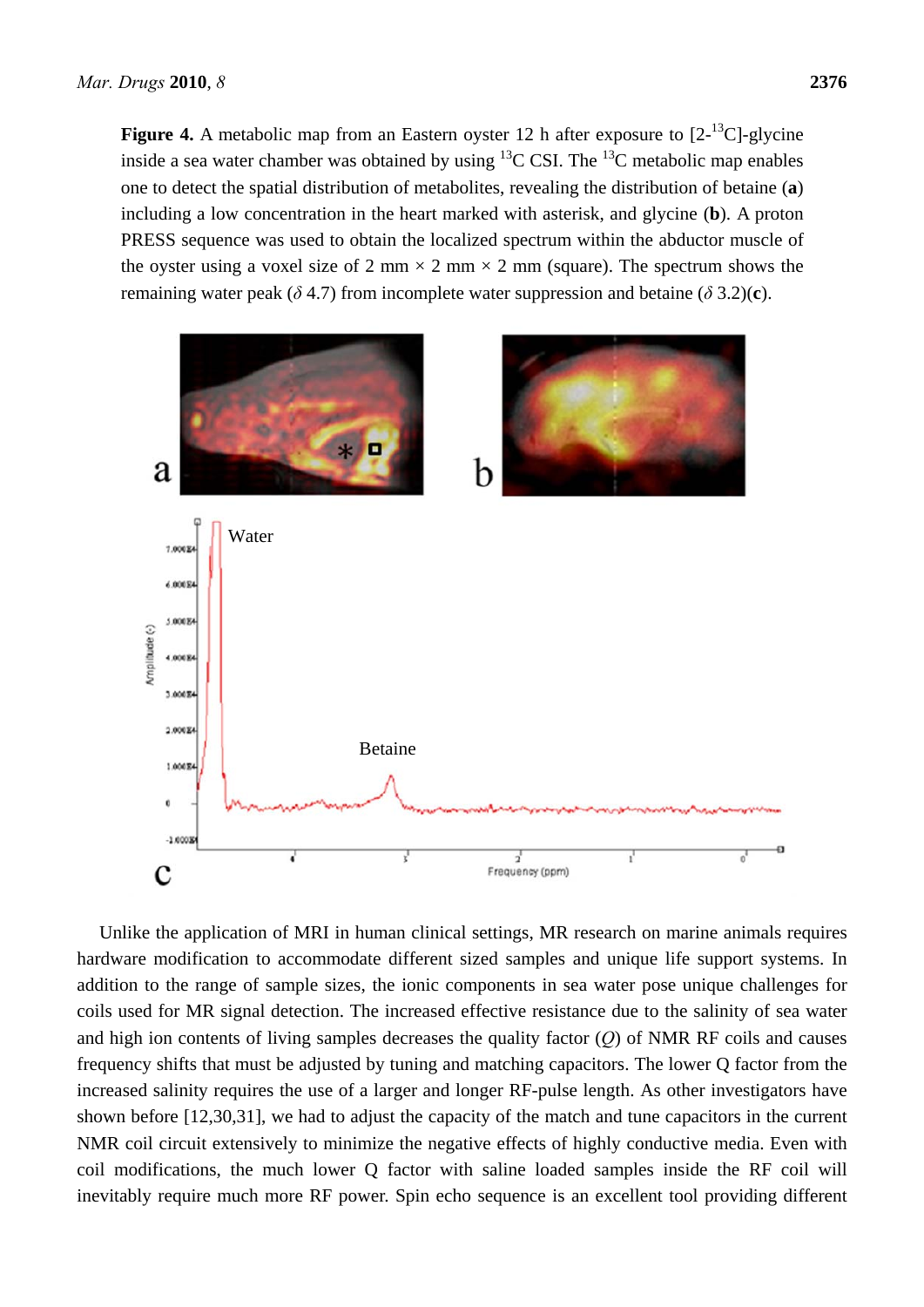contrast images with minor adjustment of timing between RF pulses and repetition time. Most of the MR images from marine samples reported so far have used simple spin echo sequences, which require exact 90 and 180 degree pulses to work most efficiently. The high energy RF pulses of spin echo sequences deposit RF energy sufficient to cause heating of the sample and this RF energy deposition is proportional to the square of the flip angle employed. More experimentation on the judicious choice of pulse sequences that can generate the intended contrast without using the high flip angle and RF power of spin echo techniques can be justified for the future application of marine MRI. For example, variation of turbo gradient spin echo methods such as GRASE (gradient echo and spin echo)[32], acquires more echoes than spin echo sequences, and can be used to acquire images faster or with higher resolution. Also, customizing the pulse sequence based on the gradient echo techniques including the use of variations such as FLASH (fast low angle shot) and SSFP (steady state free precession) for ultra fast imaging experiments [33,34] can change the image contrasts through adjusting parameters such as repetition time, echo time and flip angle. Using a modified spin echo sequence with a reduced refocussing RF pulse angle in spin echo, will reduce the required RF power significantly compared to conventional spin echo sequences. With these sequences, image contrast can be easily controlled by putting a magnetization preparation step before the start of the sequence. For example, these sequences are more suitable for obtaining an image with contrasts depending on perfusion, diffusion and flow. Even though MR images of excellent planar resolution have been obtained using multi-slice spin echo or a variation of it, typical resolutions along the slice direction are orders of magnitude larger as shown in our examples and those of others. The true potential of MR application to marine science probably lies with the three dimensional imaging techniques. MR is intrinsically adapted to volumetric data and the reformatting the data to display any cross-sectional detail is a routine operation [34]. In our laboratory, three dimensional MR imaging techniques are most often used to acquire images from small vertebrates including sea turtles to limit the size of data sets required to handle the needed resolution of between 70 to 120 microns isotropically. From our experience, variations of gradient echo techniques (FLASH and SSFP) turned out to be more flexible for various 3-D acquisitions than spin echo sequences.

The MR spectroscopy techniques can be grouped into either single voxel or multi voxel methods. Single voxel techniques have advantages such as the volume defined is highly selective with minimal contamination from the surrounding tissue and there is excellent spectral resolution due to better shimming which is more easily achieved. The results from an experiment can be quickly examined after simple signal processing. On the negative side, the whole procedure has to be repeated to obtain the data from other parts of regions of interest. In this respect, the multi voxel techniques such as CSI can be thought of as complementary to the single voxel techniques. The CSI techniques can provide spectra from many different areas simultaneously, but they are more susceptible to spectral distortion due to magnetic field inhomogeneity and intra-voxel contamination. Processing and display require several operator inputs making unbiased examination of the data more challenging. The effects of most commonly applied processing steps, such as eddy current correction with a water reference, baseline correction, spatial apodization, zero filling, voxel shifting, and main magnetic field shift correction, are well enough understood to be mentioned without much further comment [20]. In  $^{13}$ C CSI experiments, unlike to  ${}^{1}H$  CSI experiments, water suppression and base line correction to remove the rolling baseline from fat and macromolecules can be omitted.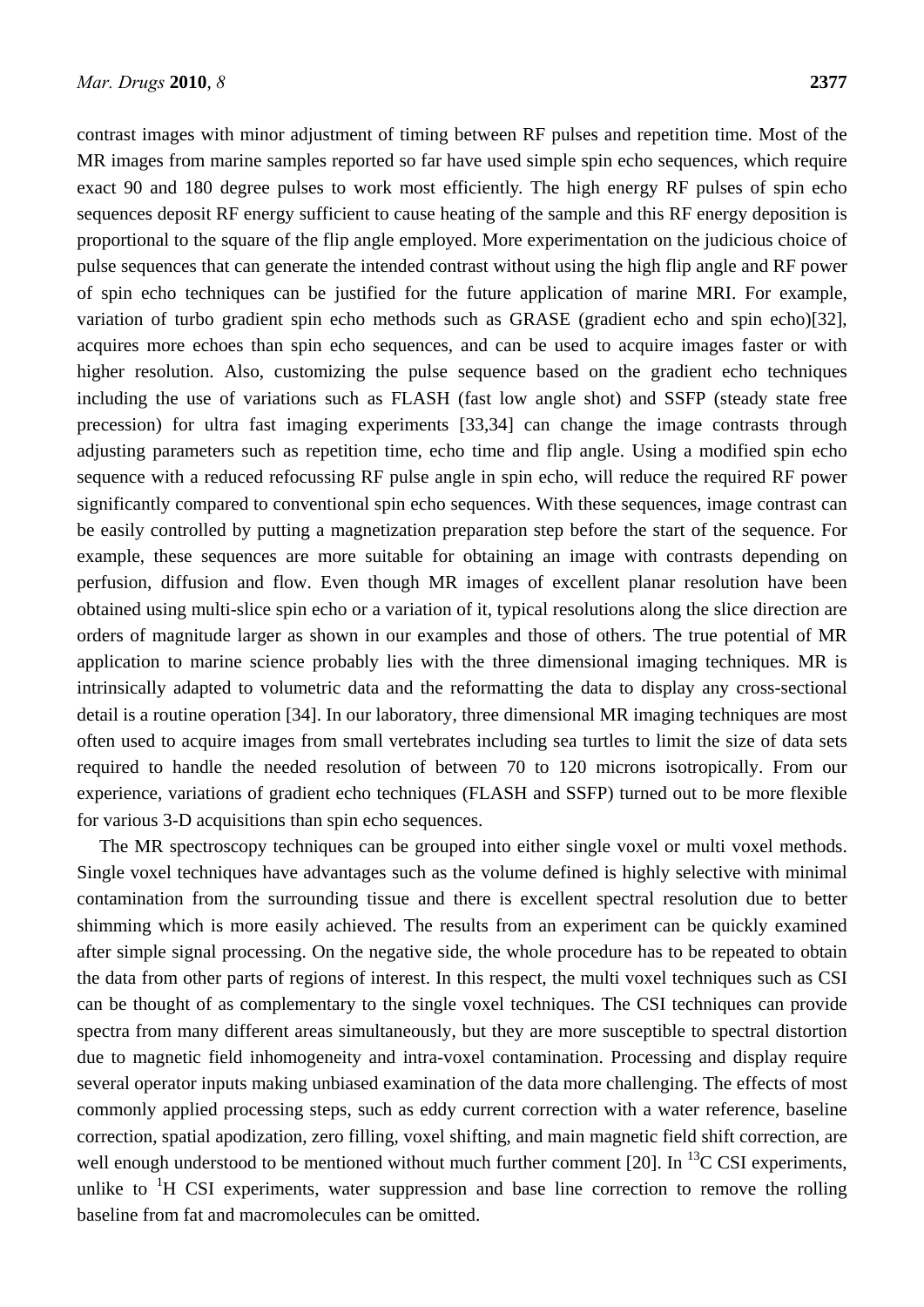The main drawback of the CSI techniques, especially when dealing with nuclei other than protons, is the long acquisition time required to increase the signal to noise ratio in the final processed CSI data, and the additional phase encoding steps to resolve the spatial information. Reduction of experimental time in CSI is currently an active area of research and techniques based on echo planar imaging (EPSI, echo planar spectroscopic imaging), parallel imaging and hyper-polarized molecules are available and need to be explored [28,35,36].

It will be a potential concern in future high resolution MR studies of marine organisms that motion degrades image quality so severely as to obscure details of the structure as shown in Figure 2. To reduce the motion artifacts, either faster acquisition or gating techniques synchronizing the data acquisition to the motion of the subject are usually applied in clinical applications. Fast image acquisition techniques can both reduce the motion artifacts and capture the physiological changes caused by experimental manipulations. When appropriate environmental conditions are maintained, the duration of experimental time is not necessarily a limiting factor in marine samples and we can repeat data acquisition many times to accumulate excellent SNR if the motion during each period can be controlled. Effects of motion on image quality can also be reduced using gating to synchronize the repetition of the imaging sequence with periodic motion of the subject. Measurement of a physical property can also be used to provide a trigger to synchronize the imaging sequence to motion, so that the subject appears to be static in terms of the MR data acquisition process. Electrical signals generated during the motion of the object or the pulsatile flow cycle of the sea water in the life support chamber can be used. This signal is conducted to the console and triggers the pulses for the start of the imaging sequence.

#### **3. Experimental Section**

The CSI technique used was a modification of an ordinary imaging technique but adds a chemical shift as an additional dimension to obtain the necessary spatial information. In the basic imaging technique, one spatial direction is resolved during data acquisition by a gradient (read-out gradient) which modulates the frequencies according to the coordinates along the applied gradient direction. In the CSI technique, during data acquisition period, this gradient is omitted to preserve the chemical shift information and this additional dimension creates a 2-dimensional or 3-dimensional data array from the 1- or 2-dimensional object image. Because of this additional spectral dimension, the acquisition time will often be unacceptably long, especially when three- and four-dimensional CSI experiments are required, because the phase encoding gradients along one spatial direction should be applied independently from each direction. To shorten experimental time, either the spatial resolution and/or the spatial dimensions are reduced, or fast acquisition techniques are developed [20,35,37]. Another approach is to skip the phase encoding steps located in the corners of k-space, sampling only k-space with low frequencies. The missing data points are filled with zeros and the resulting data file looks like a regular rectangular data matrix suitable for routine transformation with a lower spatial resolution. To maximize the signal to noise ratio (SNR) for a given experimental time, a variable number of averages for each phase encoding step are performed depending on the position in k-space, typically predetermined by a Hanning shaped weighting function. Compared to MRI examination, the MR spectroscopy methods based on either CSI or single voxel techniques are more demanding on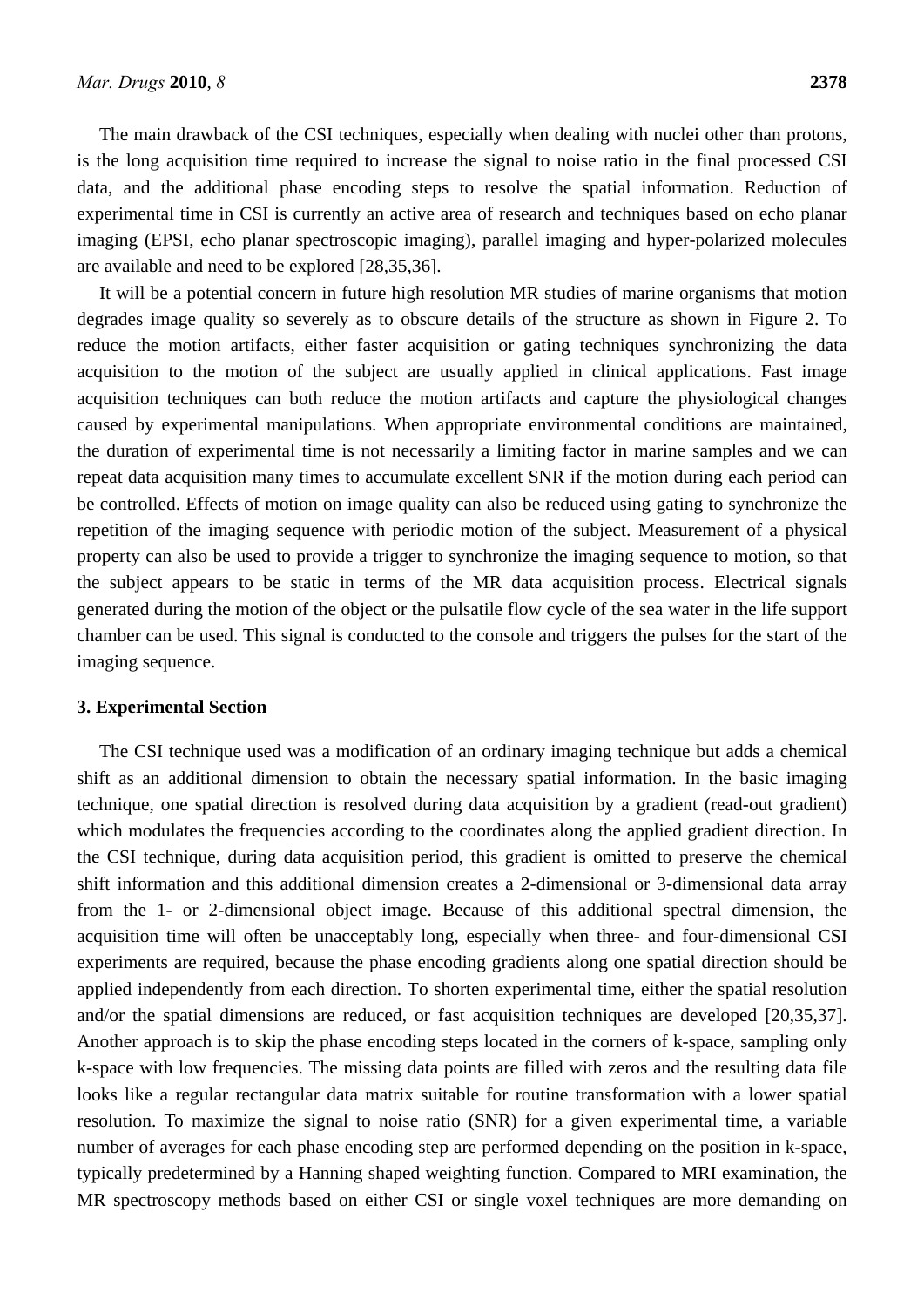magnet homogeneity and spatial selection to reduce artifacts from broadened line-width and spectral contamination from larger water and lipid peaks which can overwhelm much smaller metabolite signals.

The typical preprocessing steps of CSI data we used included k-space filtering, zero filling, apodization along the spectral dimension, and Fourier transformation. Before using the automatic peak integration routine, to separate macromolecules with broader resonances from the narrower metabolite peaks, the spectra were subjected to removal of baseline roll. This removes very low frequency components due to unsuppressed water and 1st order phase changes from acquisition timing errors and frequency-shifts caused by magnet instability and phase corrections. Peak heights were estimated using a priori knowledge about the relative positions of the major peaks for quantification. The results of the CSI experiments were displayed as either a small array of spectra aligned according to their spatial origins or so-called metabolic maps which are false color intensity maps created using the peak integration values of predefined spectral ranges of observed metabolites which are overlaid over the reference proton image. More complicated CSI specific post-processing options necessary to choose spectral and spatial data and, especially, the need for a common platform to display the huge spectral and spatial information for easy visualization are the main reasons for slow adaptation of this versatile technique outside the research community [36,38].

#### *MR acquisition*

MR imaging and spectroscopy were performed using a Varian 4.7T INOVA MRI system (Varian, Inc, Palo Alto, CA, USA) with a 33 cm horizontal bore magnet equipped with 20cm inside diameter gradient coil insert with integrated shims (Model BFG-300/200, Resonance Research Inc, Billerica, MA, USA). The maximum gradient strength was 300 mT/m. At this field strength, the resonant frequencies of proton and carbon were 200 and 50 MHz, respectively. To demonstrate typical images using this hardware setup, *in vivo* MR images of oyster and sponge were chosen. Different contrasts, depending on the timing of the pulse sequence, can be obtained.

A phantom was constructed to test the ability of our protocols to acquire proton CSI data. The phantom consisted of a 50 mL polypropylene conical tube containing two 0.5 mL centrifuge tubes filled with corn oil and then itself filled with 30 mM isopropyl alcohol. A 72 mm diameter volume coil was used as a transmitter and a 2 cm diameter surface coil, placed directly over the phantom was used as a receiver. After acquiring 3-plane localizer images using a gradient echo sequence (repetition time (TR)/echo time (TE) = 100 ms/10 ms,  $64 \times 64$  pixel resolution, 1 mm slice thickness), global shimming was performed by applying the automated shimming routine FASTMAP [39] to the region of interest encompassing the sample. After obtaining 3-plane localizer images, reference images were acquired using a rapid acquisition with a relaxation enhance (RARE) sequence [40] using the following parameters:  $TR/TE = 1,500$  ms/8 ms, four echo trains per each TR period, field of view = 5 cm  $\times$  5 cm, matrix size = 256  $\times$  256 and slice thickness = 1 mm. The CSI sequence consisted of a double spin echo sequence and  $16 \times 16$  phase encodings using 2 mm slice thickness. The TR/TE was 1000 ms/15 ms. Chemical shift selective pulses with dephasing gradients were applied for water suppression. The field of view was  $50 \times 50$  mm and the volume of interest was  $18.6 \times 10 \times 2$  mm selected using a point resolved spectroscopy method [25]. Six additional outer volume suppression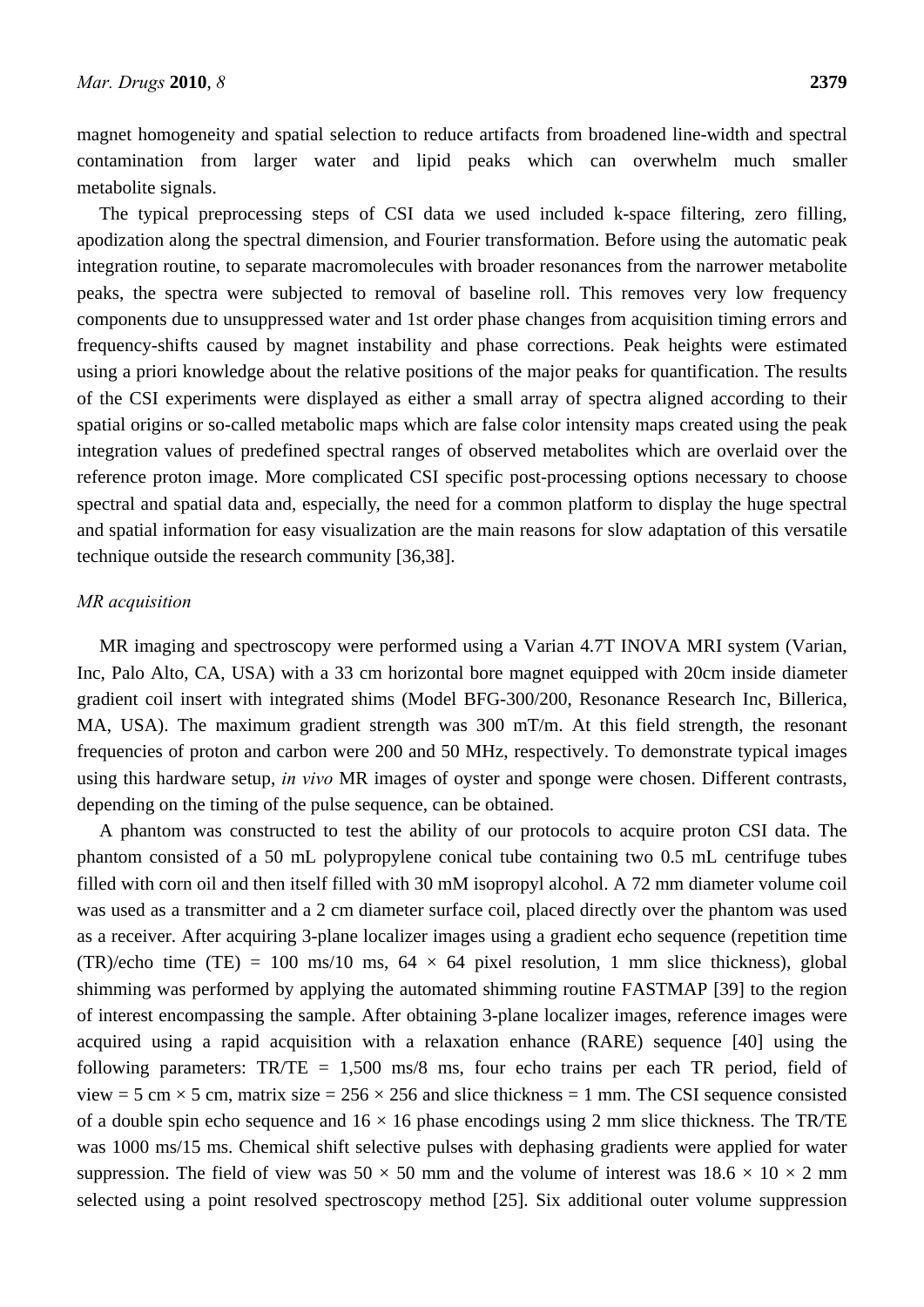pulses were graphically assigned over the reference image and applied before the start of the CSI sequence, resulting in six outer volume suppression slabs of 1-cm thickness each on all sides of the volume of interest. After the end of the data acquisition, the CSI data was extrapolated to  $32 \times 32$  to vield a nominal voxel size of  $1.56 \times 1.56 \times 2$  mm.

An oyster was injected with  $^{13}$ C enriched glycine. Twelve hours following injection,  $^{13}$ C CSI experiments were performed as follows: two coils with different resonance frequencies are needed to simultaneously transmit and acquire signals from proton (200 MHz) and carbon (50 MHz). The coil assembly for the  $^{13}$ C CSI experiment on the oyster consisted of an 8 cm diameter proton volume coil and a 2.5 cm diameter carbon linearly polarized surface coil. The proton coil was used for both imaging and decoupling purposes [41]. The RF pulse power of the  $^{13}$ C coil was calibrated in a separate phantom experiment to produce a 90 degree pulse at the depth of 5 mm from the surface of the coil. To reduce interference between the proton and carbon channels, a high pass filter (Trilithic, Indianapolis, IN, USA) was inserted into the line from the proton coil and a lowpass filter was inserted into the carbon channel line between the RF coil and the T/R switch. First, proton images were acquired along the 3 different axes and these proton images were used to confirm the oyster position in the magnet and overlay the <sup>13</sup>C CSI spectra acquired later for better visualization of spatial origins of <sup>13</sup>C spectra, similar to  ${}^{1}H$  CSI experiment shown in Figure 3. A rapid acquisition using a relaxation enhance (RARE) sequence was used for this. An automated shimming routine FASTMAP was applied to the region of interest. Two dimensional  $(2-D)^{-1}H$ -decoupled <sup>13</sup>C MRSI sequences using a non-selective excitation RF pulse were used to acquire two spatial and one spectral dimension of data. Coupling between proton and carbon nuclei in the molecule leads to splitting of peaks and therefore reduces the SNR by spreading the intensity of the peaks into the multiples. This complicates the analysis of the results due to overlapping of peaks. This can be avoided by collapsing the multiplet to a single peak by decoupling. A proton decoupling scheme using WALTZ-16 was on only during the data acquisition period of 0.128 sec to minimize possible heating of the oyster [42]. The 2-D spatial dimensions were parallel to the plane of the  $^{13}$ C surface coil to minimize the effect of RF inhomogeneity of the surface coil. The nominal matrix size along the spatial dimensions was  $16 \times 16$  with a Hanning-weighted k-space sampling scheme [9]. The spectral bandwidth was 5 KHz and 512 spectral data points. TR was 1 sec and the total acquisition time was about 2 h. After data collection, the k-space matrix was zerofilled to  $128 \times 128$  along the spatial dimensions and 10 Hz Lorentzian line broadening applied along the spectral dimension. Fourier transformations of spatial and spectral dimensions were done to generate a 3D data set. The metabolite maps were generated according to the area under the curve after fitting the spectral component with Lorentzian line shape and zero-filling to  $128 \times 128$ , similar to <sup>1</sup>H CSI experiment shown in Figure 3.

#### **4. Conclusions**

In summary, applications of MRI, MRS, and CSI to marine sciences are rare compared to the human clinical realm. There are hardware and software issues associated with the high ionic strength of the seawater that were demonstrated to not be a serious problem for metabolic imaging. As environmental metabolomics becomes more accepted in the environmental sciences and with more access to MRI instrumentation, novel discoveries in marine sciences will rapidly follow. The non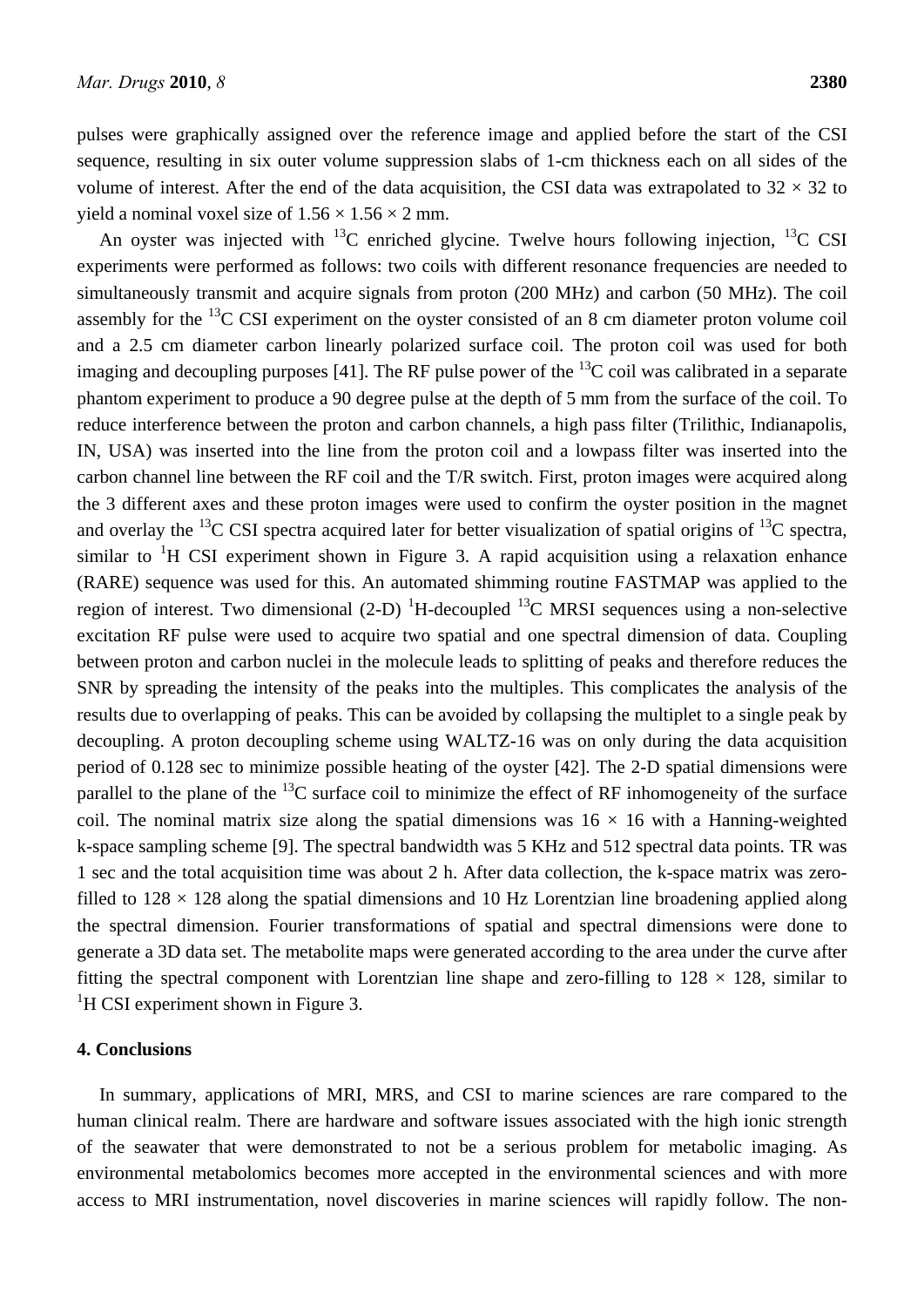invasive, dynamic inherent aspects of MRI and MRS permit longitudinal studies to be performed to elucidate long-term metabolic adaptations and permit the correlation of the genome to downstream effects on the metabolome. Specifically, metabolomic imaging has the potential to distinguish sublethal effects of perturbations of the metabolism of marine organisms, including those impacts that may be due to changes to the ocean environment. Combined  ${}^{13}C$  and  ${}^{1}H$  CSI will be a powerful technique to determine whole distribution kinetics and dynamics of  $^{13}$ C-labeled substrates.

### **Acknowledgements**

This work was supported in part by an instrumentation grant (2006-IDG-1012) from the North Carolina Biotechnology Center. These studies were conducted at the Marine Magnetic Resonance Imaging and Spectroscopy Facility (MMRISF) at the Center for Marine Sciences and Technology (CMAST) in Morehead City, NC, USA.

## **References**

- 1. Portner, H.O. Climate variations and the physiological basis of temperature dependent biogeography: systemic to molecular hierarchy of thermal tolerance in animals. *Comp. Biochem. Physiol. Part A: Mol. Integr. Physiol.* **2002**, *132* (4), 739–761.
- 2. Portner, H.O. Oxygen- and capacity-limitation of thermal tolerance: a matrix for integrating climate-related stressor effects in marine ecosystems. *J. Exp. Biol.* **2010**, *213* (6), 881–893.
- 3. Bocchetti, R.; Fattorini, D.; Gambi, M.; Regoli, F. Trace Metal Concentrations and Susceptibility to Oxidative Stress in the Polychaete *Sabella spallanzanii* (Gmelin) (Sabellidae): Potential Role of Antioxidants in Revealing Stressful Environmental Conditions in the Mediterranean. *Arch. Environ. Contam. Toxicol.* **2004**, *46* (3), 353–361.
- 4. Woo, S.; Yum, S.; Yim, U.; Lee, T. Screening of Differentially Expressed Genes in Diesel Oilexposed Marine Fish. *Mol. Cell. Toxicol.* **2006**, *2* (4), 251–256.
- 5. Ziegler, A.; Faber, C.; Bartolomaeus, T. Comparative morphology of the axial complex and interdependence of internal organ systems in sea urchins (Echinodermata: Echinoidea). *Front. Zool.* **2009**, *6*, 10.
- 6. Riddle, W.; Lee, H. Magnetic resonance: principles and spectroscopy. In *Biomedical Uses of Radiation*; Hendee, W.R., Ed.; Wiley-VCH: Weinheim, NY, USA, 1999; pp. 419–480.
- 7. Price, R.; Lee, H. Basic principles of MR. In *The Basic Physics of MR Imaging*; Riederer, S.J., Wood, M.L., Eds.; RSNA Publications: Oak Brooks, IL, USA, 1997; pp. 7–18.
- 8. Bernstein, M.A.; King, K.F.; Zhou, X.J. *Handbook of MRI Pulse Sequences*; Elsevier Academic Press: New York, NY, USA, 2004.
- 9. de Graaf, R.A. *In Vivo NMR Spectroscopy: Principles and Techniques*; Wiley: New York, NY, USA, 2008.
- 10. Ladd, M.E. High-field-strength magnetic resonance: potential and limits. *Top. Magn. Reson. Imag.* **2007**, *18* (2), 139–152.
- 11. Blackband, S.J.; Stoskopf, M.K. *In vivo* nuclear magnetic resonance imaging and spectroscopy of aquatic organisms. *Magn. Reson. Imag.* **1990**, *8* (2), 191–198.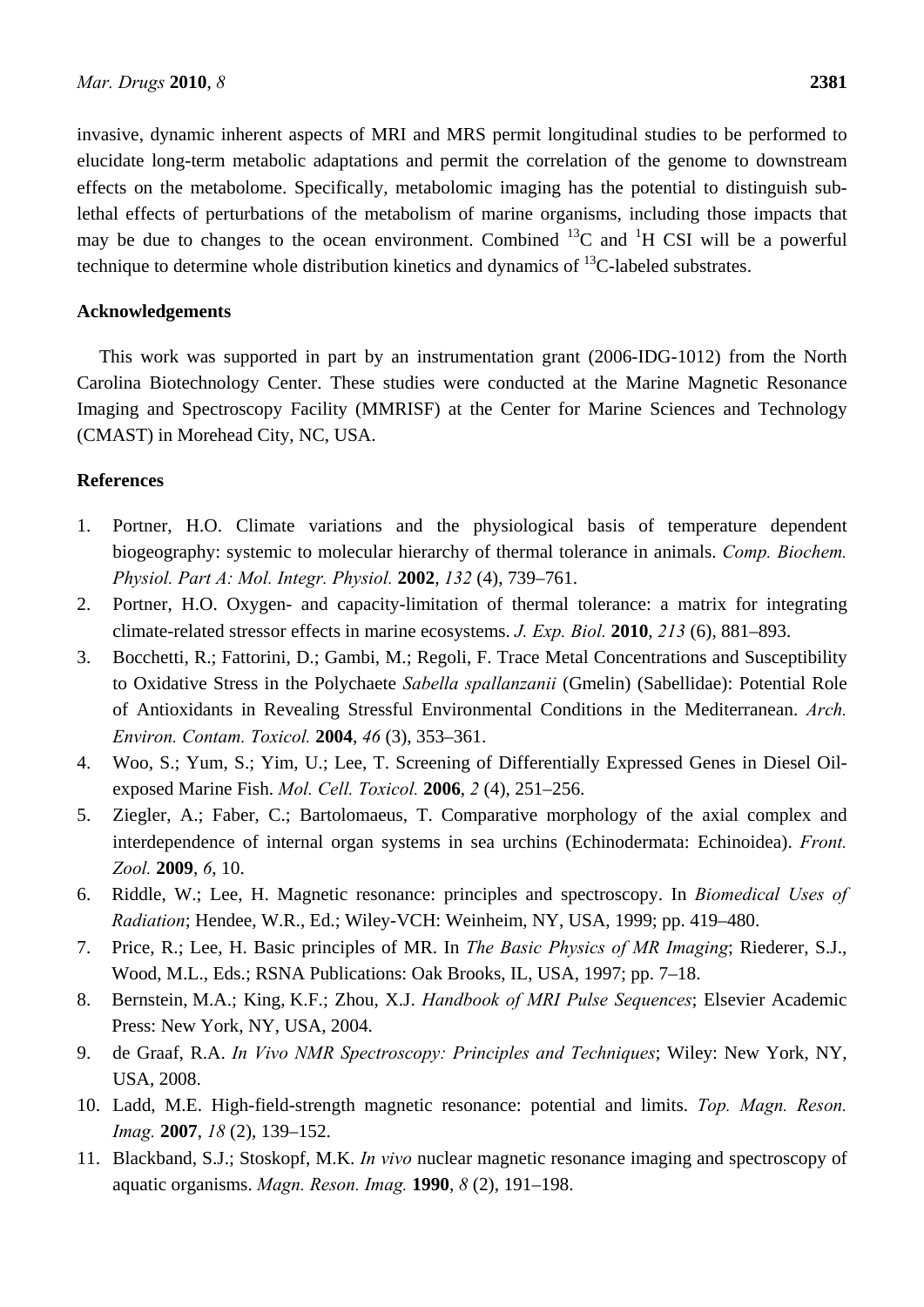- 12. Bock, C.; Frederich, M.; Wittig, R.-M.; Portner, H.O. Simultaneous observations of haemolymph flow and ventilation in marine spider crabs at different temperatures: a flow weighted MRI study. *Magn. Reson. Imag.* **2001**, *19* (8), 1113–1124.
- 13. Lannig, G.; Cherkasov, A.S.; Portner, H.O.; Bock, C.; Sokolova, I.M. Cadmium-dependent oxygen limitation affects temperature tolerance in eastern oysters (*Crassostrea virginica* Gmelin). *Am. J. Physiol. Regul Integr. Comp. Physiol.* **2008**, *294* (4), R1338–R1346.
- 14. Van der Linden, A.; Verhoye, M.; Portner, H.O.; Bock, C. The strengths of *in vivo* magnetic resonance imaging (MRI) to study environmental adaptational physiology in fish. *MAGMA* **2004**, *17* (3–6), 236–248.
- 15. Davenel, A.; Quellec, S.H.; Pouvreau, S.H. Noninvasive characterization of gonad maturation and determination of the sex of Pacific oysters by MRI. *Magn. Reson. Imag.* **2006**, *24* (8), 1103–1110.
- 16. Pouvreau, S.h.; Rambeau, M.; Cochard, J.C.; Robert, R. Investigation of marine bivalve morphology by *in vivo* MR imaging: First anatomical results of a promising technique. *Aquaculture* **2006**, *259* (1–4), 415–423.
- 17. von Brand, E.; Cisterna, M.; Merino, G.; Uribe, E.; Palma-Rojas, C.; Rosenblitt, M.; Albornoz J.L. Non-destructive method to study the internal anatomy of the Chilean scallop Argopecten purpuratus. *J. Shellfish Res.* **2009**, *28*, 325–327.
- 18. Chassain, C.; Bielicki, G.; Durand, E.; Lolignier, S.; Essafi, F.; Traore, A.; Durif, F. Metabolic changes detected by proton magnetic resonance spectroscopy *in vivo* and *in vitro* in a murin model of Parkinson's disease, the MPTP-intoxicated mouse. *J. Neurochem.* **2008**, *105* (3), 874–882.
- 19. Xin, L.; Gambarota, G.; Mlynarik, V.; Gruetter, R. Proton  $T_2$  relaxation time of J-coupled cerebral metabolites in rat brain at 9.4 T. *NMR Biomed.* **2008**, *21* (4), 396–401.
- 20. Maudsley, A.A.; Domenig, C.; Govind, V.; Darkazanli, A.; Studholme, C.; Arheart, K.; Bloomer, C. Mapping of Brain Metabolite Distributions by Volumetric Proton MR Spectroscopic Imaging (MRSI). *Magn. Reson. Med.* **2009**, *61* (3), 548–559.
- 21. Malucelli, E.; Manners, D.N.; Testa, C.; Tonon, C.; Lodi, R.; Barbiroli, B.; Iotti, S. Pitfalls and advantages of different strategies for the absolute quantification of *N*-acetyl aspartate, creatine and choline in white and grey matter by 1H-MRS. *NMR Biomed.* **2009**, *22* (10), 1003–1013.
- 22. Mlynárik, V. Proton T<sub>1</sub> and T<sub>2</sub> relaxation times of human brain metabolites at 3 Tesla. *NMR Biomed.* **2001**, *14* (5), doi:10.1002/nbm.713.
- 23. Li, B.S.Y.; Babb, J.S.; Soher, B.J.; Maudsley, A.A.; Gonen, O. Reproducibility of 3D proton spectroscopy in the human brain. *Magn. Reson. Med.* **2002**, *47* (3), 39–446.
- 24. Su, Y.Z.; Thakur, S.B.; Karimi, S.; Du, S.Y.; Sajda, P.; Huang, W.; Parra, L.C. Spectrum separation resolves partial-volume effect of MRSI as demonstrated on brain tumor scans. *NMR Biomed.* **2008**, *21* (10), 1030–1042.
- 25. Bottomley, P.A. Spatial Localization in NMR-Spectroscopy *in vivo*. *Ann. N.Y. Acad. Sci.* **1987**, *508*, 333–348.
- 26. Simonetti, A.W.; Melssen, W.J.; de Edelenyi, F.S.; van Asten, J.J.A.; Heerschap, A.; Buydens, L.M.C. Combination of feature-reduced MR spectroscopic and MR imaging data for improved brain tumor classification. *NMR Biomed.* **2005**, *18* (1), 34–43.